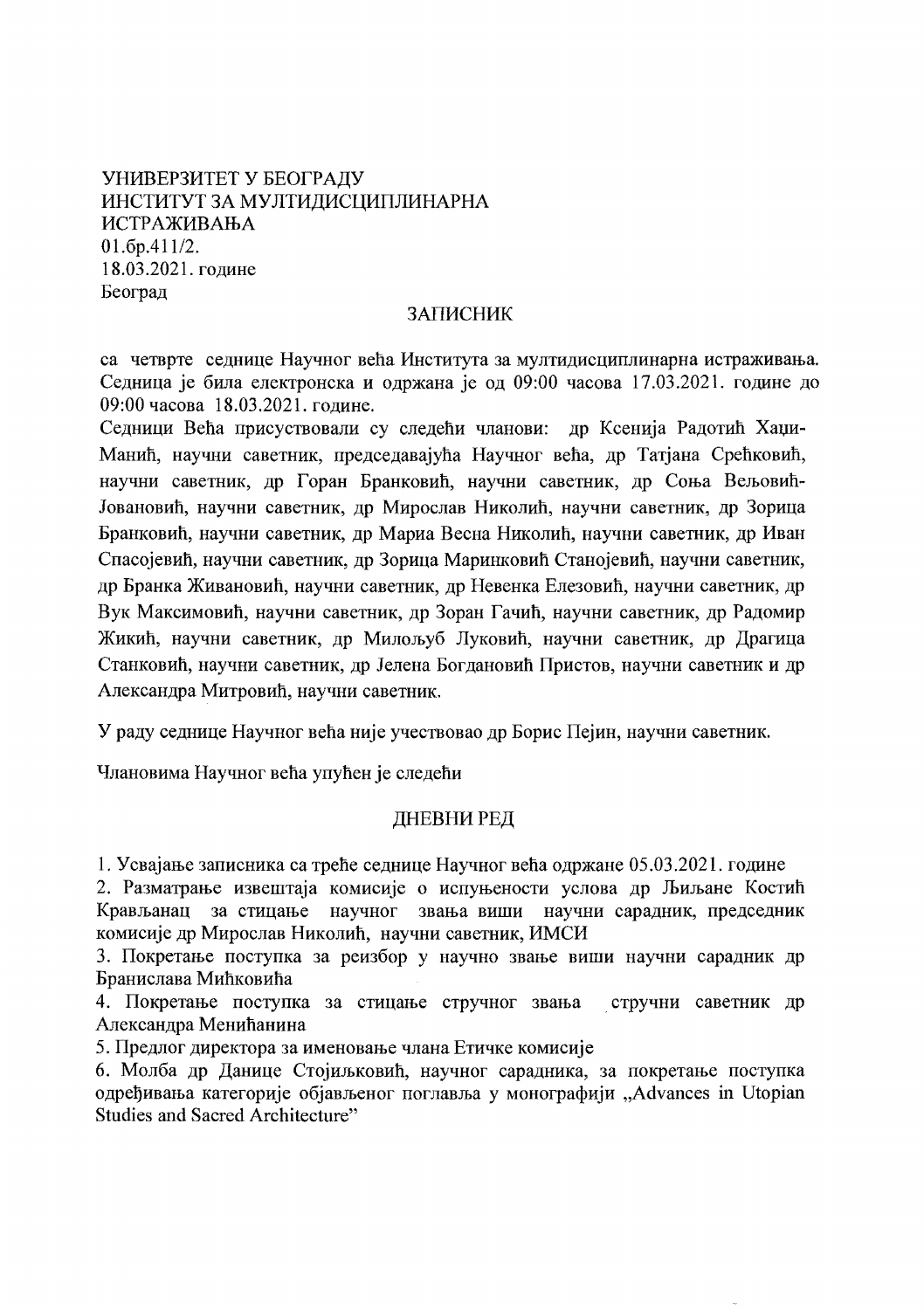7. Молба др Александра Менићанина, вишег научног сарадника, за покретање поступка верификације техничког решења "Намотани кондензатор реализован у Fused Fabricated Filament технологији"

### Тачка 1.

Научно веће је, већином гласова, донело следећу

# ОДЛУКУ

Усваја се записник са треће седнице Научног већа одржане 05.03.2021.

### Тачка 2.

Комисија у саставу: др Мирослав Николић, научни саветник, ИМСИ, др Нина Николић, виши научни сарадник, ИМСИ и др Александар Ђорђевић, редовни професор, Пољопривредни факултет, поднела је извештај о испуњености услова др Љиљане Костић Крављанац, за стицање научног звања виши научни сарадник. Научно веће је, једногласно, донело следећу

# ОДЛУКУ

1. Утврђује се предлог одлуке за стицање научног звања виши научни сарадник лю Љиљане Костић Крављанац.

2. Ову одлуку са документацијом доставити Матичном научном одбору за биологију и Комисији за стицање научних звања које образује Министарство просвете, науке и технолошког развоја Републике Србије.

#### Тачка 3.

Научно веће је, већином гласова, донело следећу

#### ОЛЛУКУ

1. Образује се комисија за спровођење поступка за реизбор у научно звање виши научни сарадник др Бранислава Мићковића.

### 2. У комисију из тачке 1. ове одлуке именују се:

- 1. др Зоран Гачић, научни саветник, ИМСИ,
- 2. др Весна Ђикановић, виши научни сарадник, ИБИСС
- 3. др Марија Смедеревац-Лалић, виши научни сарадник, ИМСИ.

3. Комисија из тачке 2. ове одлуке дужна је да, у року од 30 дана, поднесе Научном већу Института извештај, који мора да садржи:

- биографске податке,
- преглед стручног и научног рада,
- оцену научног и стручног рада за претходни изборни период,
- оцену да ли су испуњени услови за стицање звања,
- предлог за стицање звања.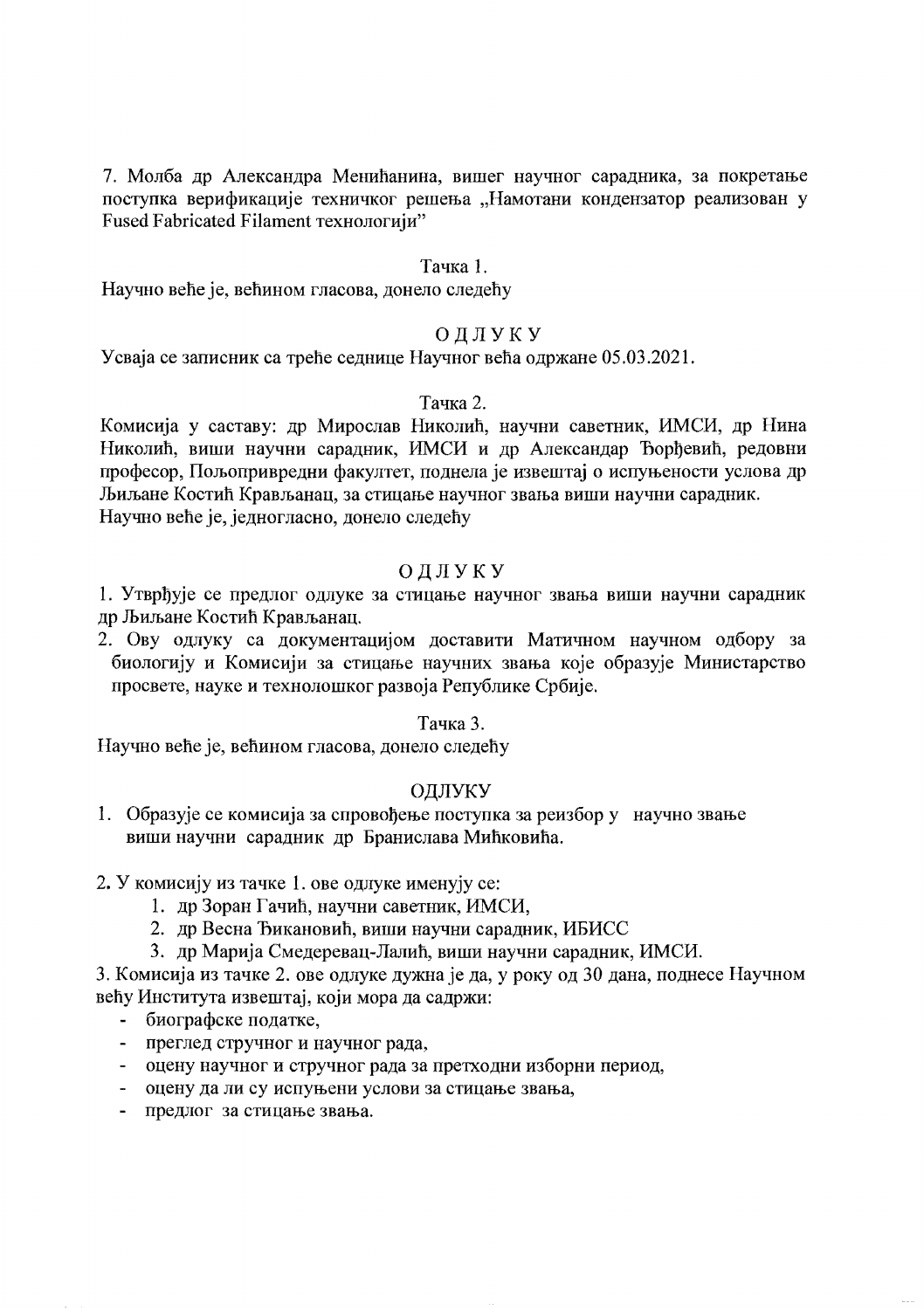# Тачка 4.

Научно веће је, већином гласова, донело следећу

# ОДЛУКУ

- 1. Образује се комисија за спровођење поступка за стицање звања стручни саветник др Александра Менићанина.
- 2. У комисију из тачке 1. ове одлуке именују се:
	- 1. др Милољуб Луковић, научни саветник, ИМСИ,
	- 2. др Мариа Весна Николић, научни саветник, ИМСИ,
	- 3. др Сретен Мастиловић, виши научни сарадник, ИМСИ.

3. Комисија из тачке 2. ове одлуке дужна је да, у року од 30 дана, поднесе извештај Научном већу Института који мора да саржи:

- биографске податке,
- $\omega_{\rm c}$ преглед стручног и научног рада и оцену рада за претходни изборни период.
- оцену да ли су испуњени услови за стицање звања,
- предлог за стицање звања.

### Тачка 5.

Научно веће је, већином гласова, донело следећу

# ОДЛУКУ

Именује се нови члан Етичке комисије др Милољуб Луковић, научни саветник, на период од две године.

# Тачка 6.

Научно веће је, већином гласова, донело следећу

# ОДЛУКУ

Покреће се поступак код Матичног научног одбора за друштвене и хуманистичке науке за уврђивање категорије објављеног поглавља у монографији "Advances in Utopian Studies and Sacred Architecture".

Тачка 7.

Научно веће је, већином гласова, донело следећу

# ОДЛУКУ